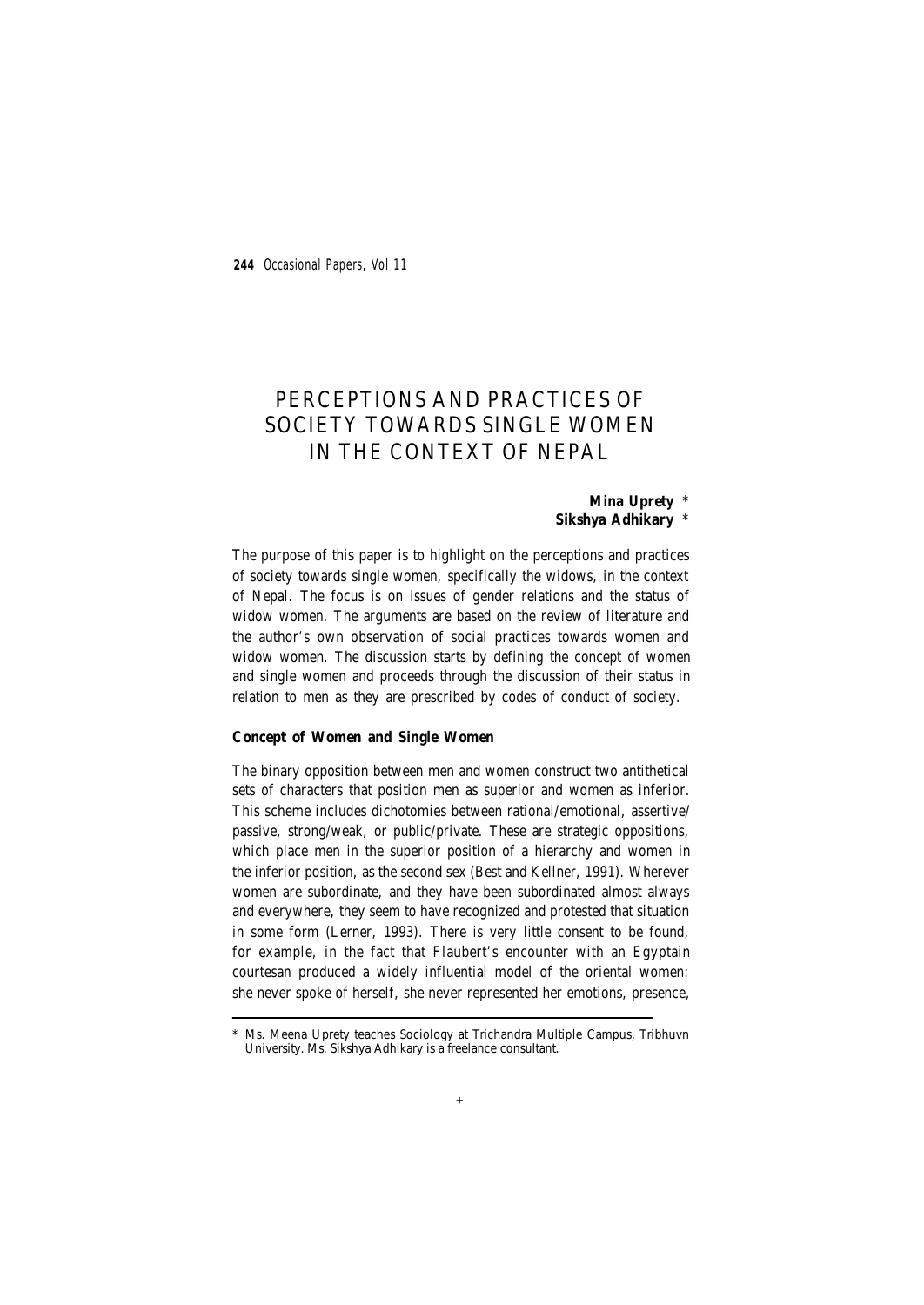or history (Said, 2001). Various societies (including Nepalese society) in recent days have, however, initiated to show appropriate concern and respect for women, allowing them sizeable freedom and dignity in various dealings and existence. Until now, masculine sentiments have not entirely developed a tolerable culture. They still have a construct or a deep feeling to consider and understand women as the subject to be treated with extreme kindness and deliberation (Women are not considered more than the source of continuing men's lineage). It is still persistent in many places, both in policies and practices, that women as such cannot fully exercise human as well as constitutional rights. They are (were) naturally low-grade to men and as a result have to be for all times subordinated and oppressed.

Single women can be referred to those women who abandoned their husbands, who are divorced with their spouses, whose husbands are dead and those who are unmarried till the age of 35. Understanding for single women differs from differences of nature and forms of single women. Unmarried, divorced, separate and widow are the various forms of single women and all these forms are defined in different ways. Literally, unmarried single women are defined as those who are not married or have an unmarried status. Divorcee single women are those who have legal ending of a marriage. Similarly, separate single women are those who stop living together as a couple. Besides this, widow (a category which is of more focus in this paper) is simply defined as a woman whose husband has died and who has not married again.

Widow is a harsh and hurtful word. It is derived from the *Sanskrit* and it means "empty." Women for Human Rights (WHR) thus passed a national declaration to use the word "Single Women" replacing the terminology "Widows" to rephrase this "state of being single" as a natural phenomenon. The change in terminology has made many effects, particularly, to the rights of widows. However, over the time, the definition of single women has undergone change to include divorcees, unmarried women over 35 and other single women. In spite of the several social reforms and legal enactments, the widows (especially youth widows other than elderly widows) continue to suffer the physical, mental, cultural and other social discriminations and many other social malaises.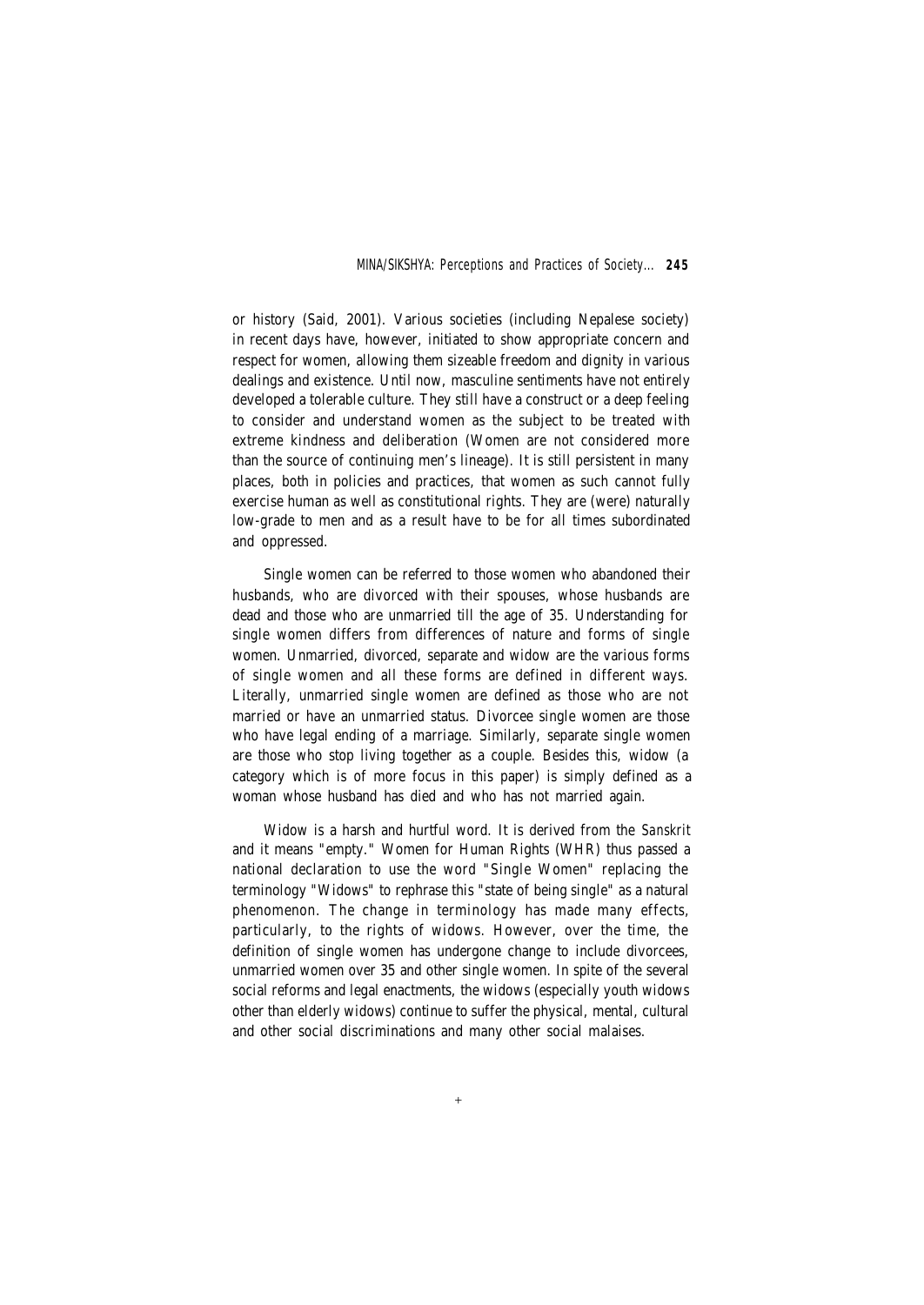Whatever may be the reason for remaining single, it is a fact that human society since very long has remained prejudiced and narrowminded towards them. It is very easy for people to blame the women for remaining single, whatever may be its reasons and realities. If we look into the lives of these women, it is not easy for them to stay single in a strict and rigid patriarchal society like Nepal. They have to bear horrific suffering in every moment of living a single life.

The rising number of single women in recent time has contributed to misrepresent the existing order of patriarchal arrangements. The number of unmarried single women has been increasing day by day. It has been so because they are interested to complete their creative and productive education, to grab opportunities of better life provided by that education and want to have an independent and career-oriented existence. Similarly, divorce rate has become high as a result of pressure or mental strain inflected by marriage, love and artificial love marriage, lack of common understanding among the spouses, vindictive dowry system and various conservative and profitable or commercial marriage practices. Increasing ratio of widows is considerably high and outstanding as a result of child marriage practices, restriction of remarriage, death of husband in accidents, insurgencies or other unnatural contexts and situations.

Living life as a daughter, a wife, a mother and as a single woman leads to innumerable challenges, confrontations and disturbances. Though the global scenario of women seems to be improving, the societal manifestation of male predominance is so deep-rooted and deep-seated that the impoverishing circumstances of a woman, especially widow needs to be underlined.

## **Marriage, Husband and Widow**

Marriage is a remarkably imperative occasion in the existence of women. A compromise marriage (related person) is a greeting and salutation of security for women. A marriage by pressure (such as traditional and religiously-oriented) is not good for women. Marriage, in course of time, is followed by motherhood, and its reappearance makes the women occasionally powerless, incapable and completely dependent on her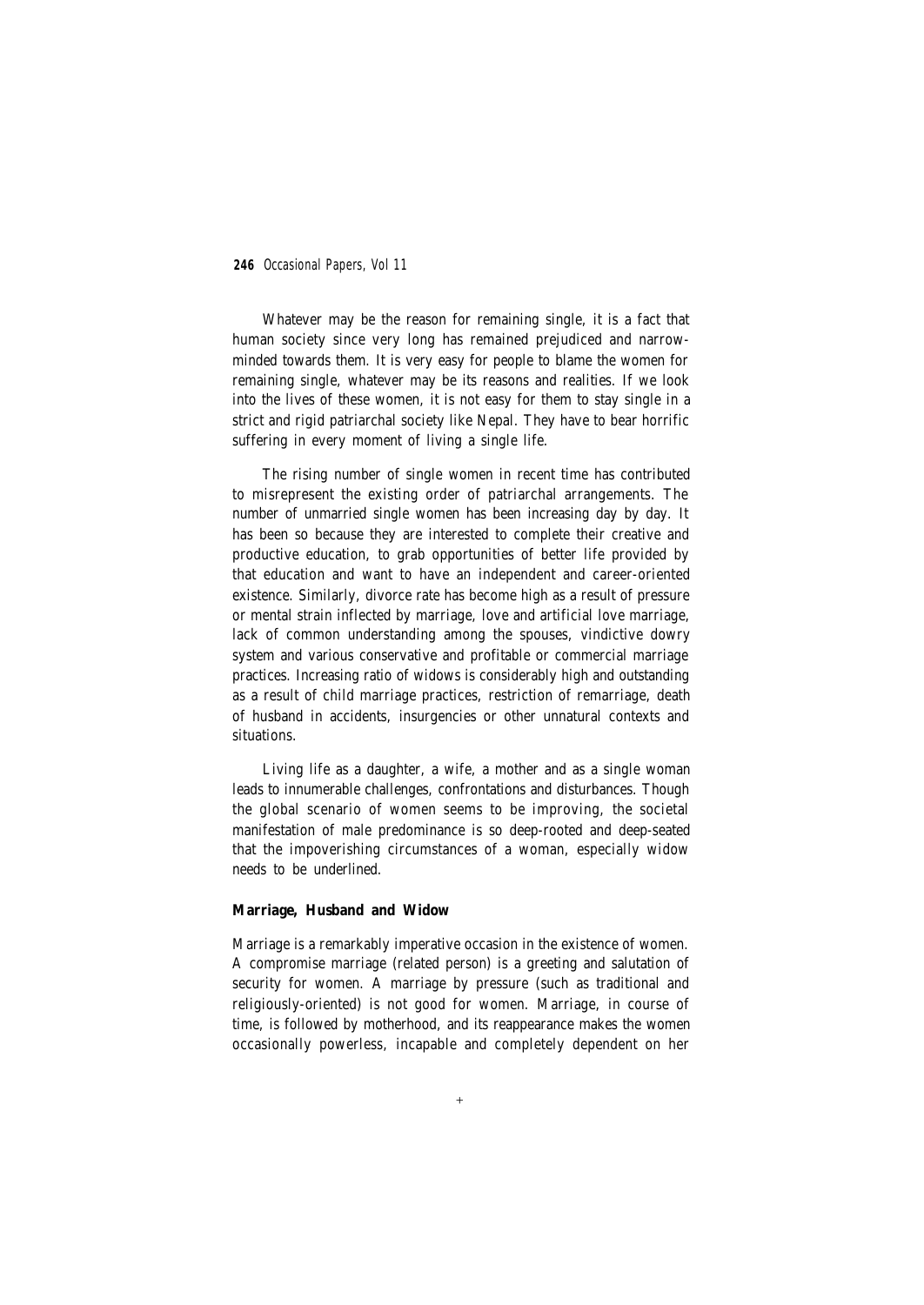husband. The husband becomes the leading power and the wife's circumstance is one of ethical subordination (Uprety, 2008). In the *Vedic* society, we find that the wife was treated with utmost courtesy and regards. It was well recognized that the wife was the ornament of the house (Altekar, 1959). The average Hindu wife who is ideally compared with S*avitri* is not imagined to be separated from her husband because of the deep-rooted belief that she would neither have desire, pleasure, prosperity nor heaven once separated (*ibid*). The majority of Nepali women (both educated and non-educated) are strongly attached as the housewife and helper of the husband rather than his equal partner. The wife on her part performs traditionally identical duties, compulsions and responsibilities. She is obliged to be appropriated and well mannered to her husband in her wedding promise and move ahead with her life of a just right *pativarata*.

As a practice in Nepal, marriage is regarded in the form of a spiritual and social obligation and commitment between both men and women relation. It is also a common understanding of people in our society that neither men nor women can have a happy and successful life in this world and also in heaven if they have not enterned into marital life. Our social values have provided an orientation that women have to feel privileged to be with husbands in the family, and be content with happiness gained through this relation by their spouse. The theories of family and marriage institution have established an ideology that a woman is the equal partner of the male for the maintenance of the family and other dealings. However, what is in practice is that she holds an inferior status within these social units.

Death is inevitable. But, the bereavement due to loss of husband creates a severe problem in the role adjustment for a woman. The oppressive social structures founded on patriarchal construction make widowhood personally problematic for individual widows. Social researchers, social workers, social reformers and planners have ignored the problem of widowhood. In a male-dominated society, women are most unfortunately viewed as household workers and child bearers. It is only natural that in such an atmosphere, women are neither properly educated nor informed of their rights and legal procedures. This takes a worst turn after a woman is widowed.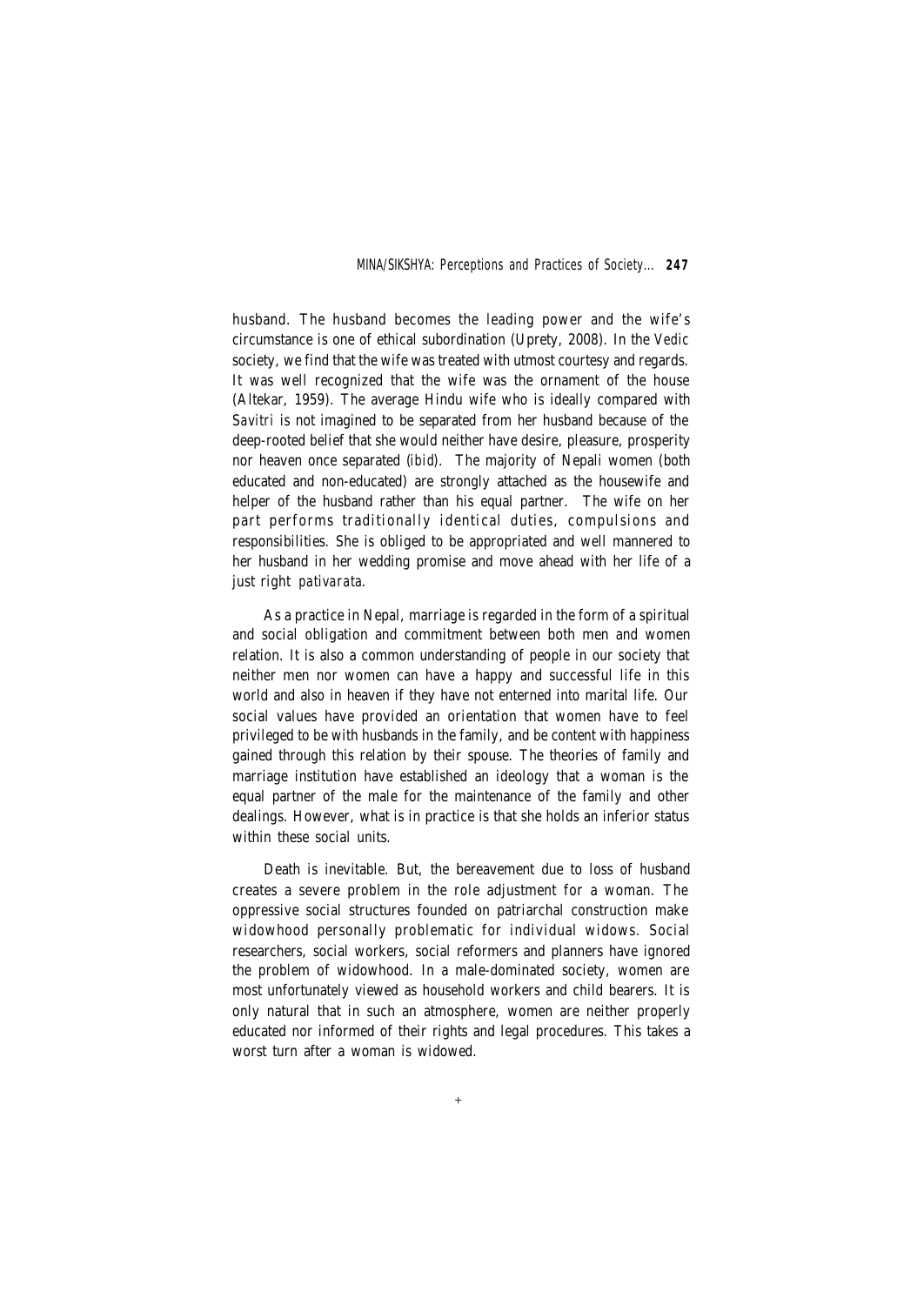The sudden and abrupt loss of marital status happens due to death of the husband. The loss of the husband is not the only suffering that a widow, has to encounter. When a woman becomes a widow she is further required to obey very stern and rigid rules and regulations to curb many areas of her freedom. These types of normative requirements prescribed for widows differ as per different types of castes, ethnic and religious communities. However, economic dependence is the major problem that outweighs other types of restrictions to keep them in marginal social position. Among Hindu, widows are not allowed even to wear the red color, a color regarded as a symbol of luck to use in religious ceremonies. As widows are considered inauspicious, they are not supposed to participate in religious and other cultural ceremonies like worship of gods and goddesses, marriage of their own children, etc. Most widows are ignorant of any legal rights they may have about compensation or inheritance. It is pity that widows lack self-confidence and are depressed, discriminated, afraid and immobilized in all their lives only because they are women. Those are facts for all the women, even those who are educated (WHR, 2006).

After the death of the husband, the change that takes places in a women's life confers them a different type of status from wifehood to widowhood. The life of widows is one of darkness. Social norms restrict their mobility, remarriage, employment, interest, happiness, ownership and other kinds of social and cultural relationships. In case a widow heads a household, her position sometimes becomes much worse both socially and economically. Various less-developed societies are unsuccessful to ensure proper rights of the women, so are suffered the widow.

## **Widowhood and Gender Relation**

In Nepal, similar to many other countries, social issues concerning women, gender relations and gender associations have received little level of attention from the scholars. However, it has gradually been realized that there are inequalities, discriminations, subordinations and inhuman treatments in gender relations leading to many types of suffering for women.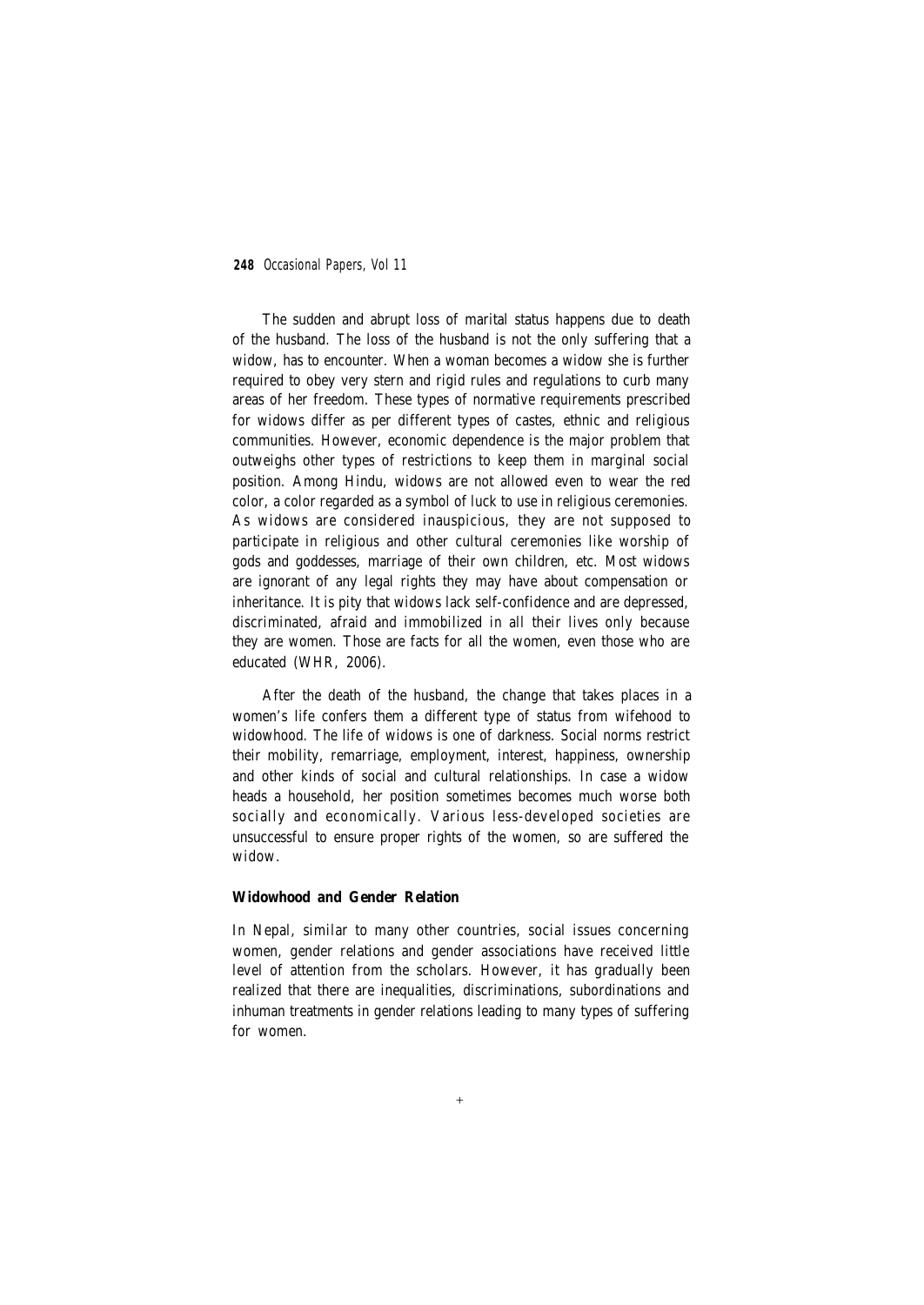The traditional patriarchal thought requires a wife to be propitious for her husband. The long-established religious principles *(Dharma Shastras)* prescribed in *Manu-Smriti* has mentioned that among Hindus the women are accountable for ensuring the social, physical and spiritual happiness of males, especially in their role as wives. They can satisfy this duty through dedicating themselves to the life of their husbands. Her devotion and fidelity to her husband is thought important to prolong his life too. At the same time, she is also regarded as a cause to bring him death and misfortunes. His death further afflicts many other types of problems in her life including change of her socio-cultural identity and loss of freedom in many issues. In other words, a husband's death results in a number of social and cultural problems in the life of his widow. She retains only a limited or restricted level of freedom to remarry, own property, and take advantage of social and economic opportunities provided for male by society.

In Nepal, the consequences of socio-political conflicts of the last fifteen years (those related to Maoist insurgency and various social movements) left tens of thousands of women to become widow without their own involvement in these events. However, the conventional belief of society takes this type of their suffering also as a product of their sins committed in the past probably in previous life. How far this belief matches with the hard fact of society is a question which requires answers through empirical studies and investigations (Uprety, 2008).

The condition of widows vastly differs in different groups of people distributed in different areas. Despite these variations, they all have one feature in common that as widow they have to bear a number of sufferings. Widowhood and related burden of restrictive rules and regulations separate and marginalize them from their community, family and the circle of relatives. Being a widow is a dishonor. It gives the impression that she has made many mistakes in life by being a woman and a wife. People tend to evaluate them unsympathetically to tag bad symbols. This makes the widows very embarrassed to open their identity as a widow in the public.

The widow has to lead a life of self-mortification. Sometimes her head is shaved. Married women whose husbands are alive avoid any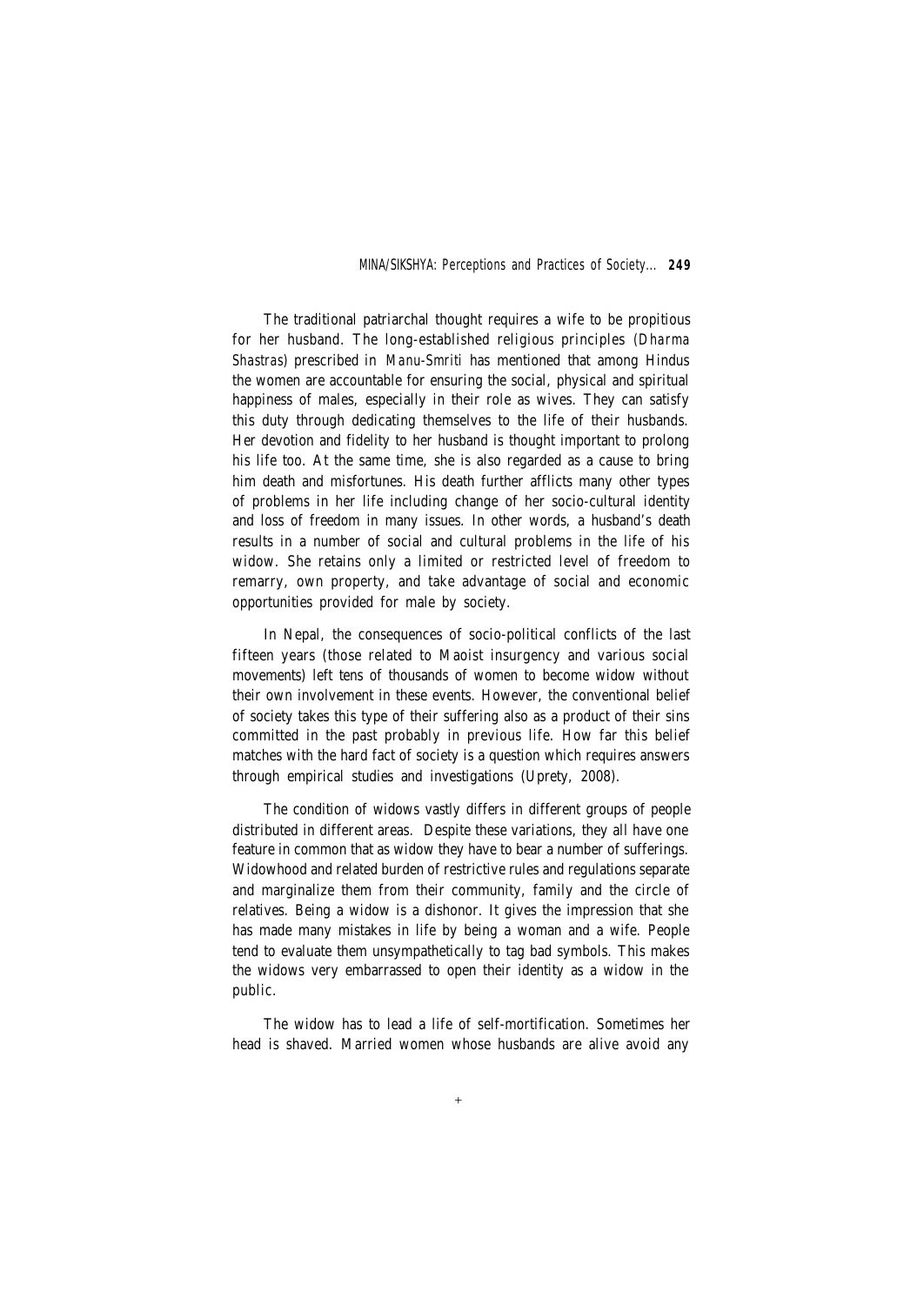cultural links with the widows. They are regarded as the symbol of evil (*Alakkshini)*. Widowhood is a curse on women.

 The widowhood and evils associated with it has roots to pre-*Vedic* era. According to an article, "Victim of Discrimination" written by Dr. Ginny Srivastav, Professor of Delhi University, the traditional word for widow is a symbolic identity for a woman, whose husband is dead. The term "*Vidawa"* or "widow" is very old and can be traced to *Vedic* scriptures or even beyond to Indo-European origin. Despite the social transformations caused by scientific advancement over the past 200 years leading to change in human outlook, there has hardly been any change in people's attitude towards widows.

It is true that there is always role differentiation and a division of labor at least according to age and sex. Adults and children, males and females are always assigned with different tasks. However, some studies (e.g., Duberman and Azumi 1975) have mentioned that in this division of labor Nepali women are among the most deprived groups on earth. Parents are legally obliged to support sons, not daughters. Only sons can inherit. The only compensating factor is that a wife is entitled to 50 percent of her husband's property. After a wife is widowed or deserted, her in-laws steal her share. One study has reported that more than 1.6 percent of the female populations in Nepal become already widowed by the age of 29 (Acharya, 1994). The risk of widowhood and related types of problems for the women tends to increase with increase in their age.

The patriarchal social values always make critiques and pose unseen restrictions to the young widows. All their activities are seriously watched with negative eyes. They are not supposed even to talk to other males in society. Together with the burdens, they have to bear the responsibility for the maintenance of their children which deprives of their freedom and orients them to think that they cannot have a better life even when they dare to remarry.

Hindu social structure is such that it makes majority of women dependent on male members of the family. As a result, when a woman becomes a widow, she becomes vulnerable. Lack of adequate expertise does not permit her to run any type of earning activity independently.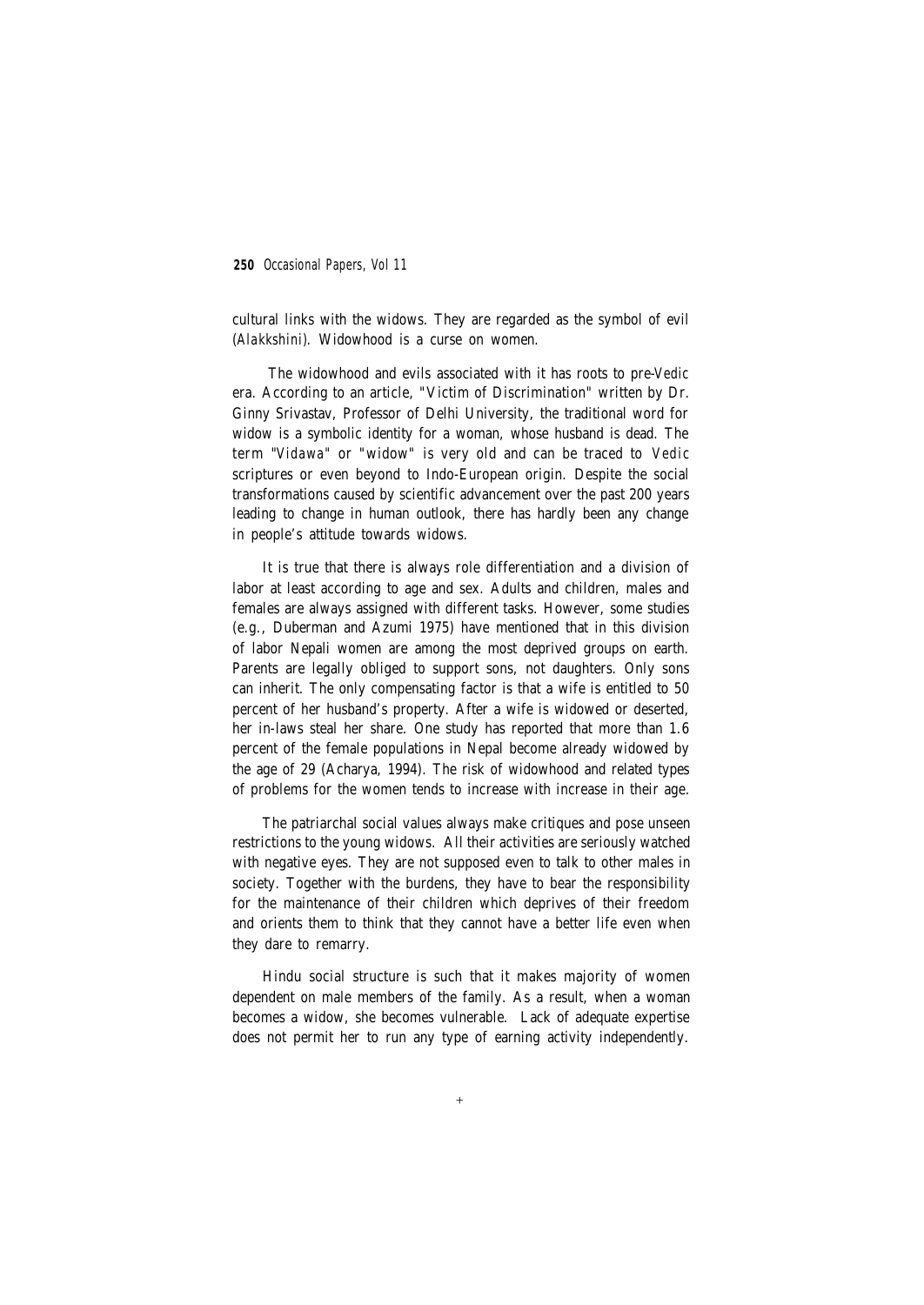Such a situation leads them to rely on others even for the fulfillment of basic needs like food, shelter, health and others required for herself and her dependents. Alternatively, having no earning partner to support her in the domestic unit she has to bear a double burden of an earner and manager of the household unit. As a married daughter, she has no right to seek the help from her natal family.

It seems relevant in this context to have a look on the code of conduct prescribed for women and widow women on the basis of which they have to bear these sufferings. The Hindu philosophy regards widowhood as a social misfortune and imposes for the widows many conducts related to dress, color, behavior and others. Let us have a look at these social codes separately.

### **Dress and Color Code**

Various set of laws or codes over the years have managed to achieve religious sanctions. The life of a woman undergoes total metamorphosis after she becomes a widow. Every aspect of her life undergoes changes. In Nepal or in any part of the world, there is no dress code for married men whose wives are alive or who are widowers. But at the same time, this is not very true for women. Dress and color code (rules, symbols, beliefs and other various social implications) changes for women with changes of her status from unmarried to married and from married to widowhood. The dress code and color code are different in different regions or groups in society. All secret and cloak-and-dagger codes and symbols of married-hood are to be shunned by the widow, proclaiming her status in the society. The dress code that the widows are enforced to accept aims to "de-sex" the widow and at times, they are even further humiliated by requiring to tonsure their heads. The dress code at widowhood is also introduced in a shocking manner by flouting the bangles with a pebble and wiping out the vermillion. Red color is the only disallowed thing, which makes them suffer as a widow all the time. Otherwise, they do not feel much differents in their lives.

## **Behavior Code**

According to the conservative philosophy, a widow is considered ill-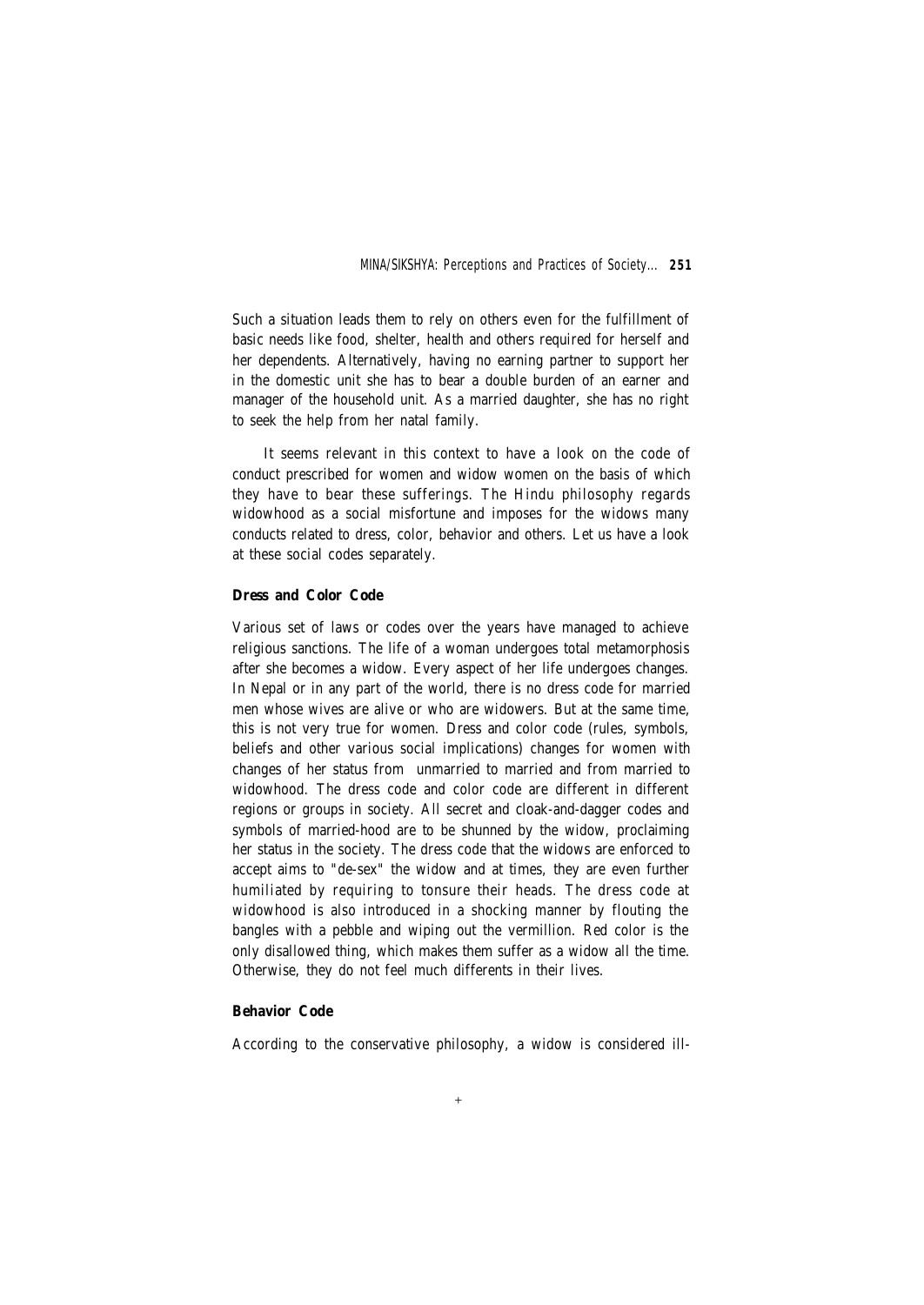fated. She is habitually addressed in very insulting way or manner. Over and over again, she remains marginalized from actions and reflections of people on her so-called ill-treated status. A widow is supposed to have no relations with men outside her family. However, her position even within her family also remains subjugated regularly. She is prohibited from being present in any type of religious or social ceremonies. Her presence in such ceremonies are considered inauspicious. So, many widow women themselves do not desire to be involved in these social functions due to the apprehensions of being criticized by society.

## **Widows and Diverse Circumstances**

Although widows look like powerless in the eyes of public, they are found to be involved in special works and services in order to manage and fulfill their every day expenses. Because of low level of their qualification and social linkages, these women are enforced to perform what they obtain at the first hand, and there is forever a terror in them of loosing the jobs for subsistence generation. Nearly all widows care for the work they perform. The fear of any kind of sexual harassment that they may face in new social setting motivates them to stick in activities which they are performing rather then looking for alternative opportunities of emerging social environment. However, there are hopes for the improvement of such a social situation. If the widows are educated, and become qualified for profitable earning, they will have to face less economic problems. Once their economic problems are narrowed, it may help to increase their courage and confidence. The improvement of economic and education status also provides them strength to develop a feeling that it's not their sin or luck to be widow.

## **Conclusions**

The death of husband makes a transition in the life of a woman from a wife to a widow. Whatever the cause of the husband's death is, in most cases, the wife has always been blamed for it. She is supposed to bring the ill-fortunes in the family. Her hard works, skills, dedication to the family is counted only as long as her husband is alive. The neglected and hated status of the widow is not the recent one. It is deep-rooted in the patriarchal Hindu structure. Though the widower can remarry, the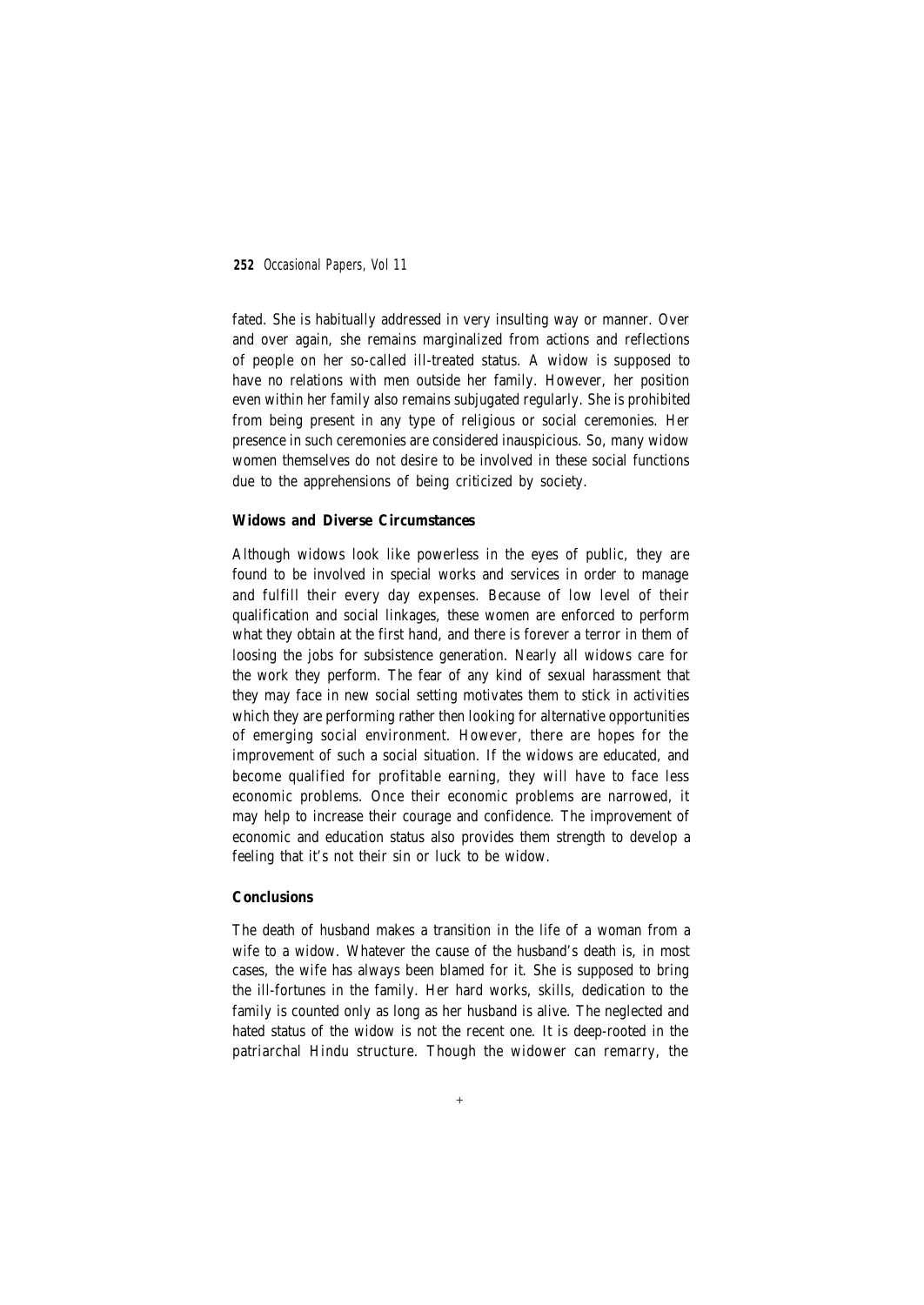remarriage of a widow is considered very rare and uncommon. The society is very biased towards the widow's freedom and their life. Thus, it makes a widow feel inferior in all fields of society.

We feel that unawareness (not only of women, but of all circles) and illiteracy are the foremost fundamental issues of concern of single women, particularly widow. Though they are being victims of sociocultural evils and customary practices, they are not aware of their rights and inferior status. Affected by the unfair type of patriarchal social philosophy and structure, they feel it as their fate and not the social prejudice. In contrast, the literate widows who are aware of their legal rights also think that these social evils cannot be neglected. The widows are shocked and shackled by socio-cultural and customary ideologies, relationships and practices. Unless they become literate and aware of their rights, it is difficult to change their suppressed status.

It is found that the widows in groups can appear much more confident to defy the evils and conservative practices of society. They can feel much secured in spaces, which are represented by themselves. In these spaces, they can share their inner feelings and find opportunities to understand each other. Absolutely, the women who are not organized are still mystified and baffled about their status. These women are much more vulnerable than the widows who are organized.

To date, all these ideologies and practices, separately and jointly, barricade women's common happiness and existence. Definitely, all sectors, aspects and levels the Nepalese society are dominated by the males. However, the circumstance is slowly but unquestionably changing with new options, opportunities and hope for women to emancipate themselves from patriarchical domination.

## **Bibliography**

- Achrya, Meena. (1994). *The Statistical Profile of Nepalese Women: an Update in the Polity Context*. Kathmandu: IIDS.
- Agarwal, Beena. (1998). *Widows versus Daughters or Widows as Daughters? Property,Land and Economic Security in Rural India*. Delhi:Institute of Economic Growth.
- Altekar, A. S. (1959*). The Position of Women in Hindu Civilization.* Delhi: